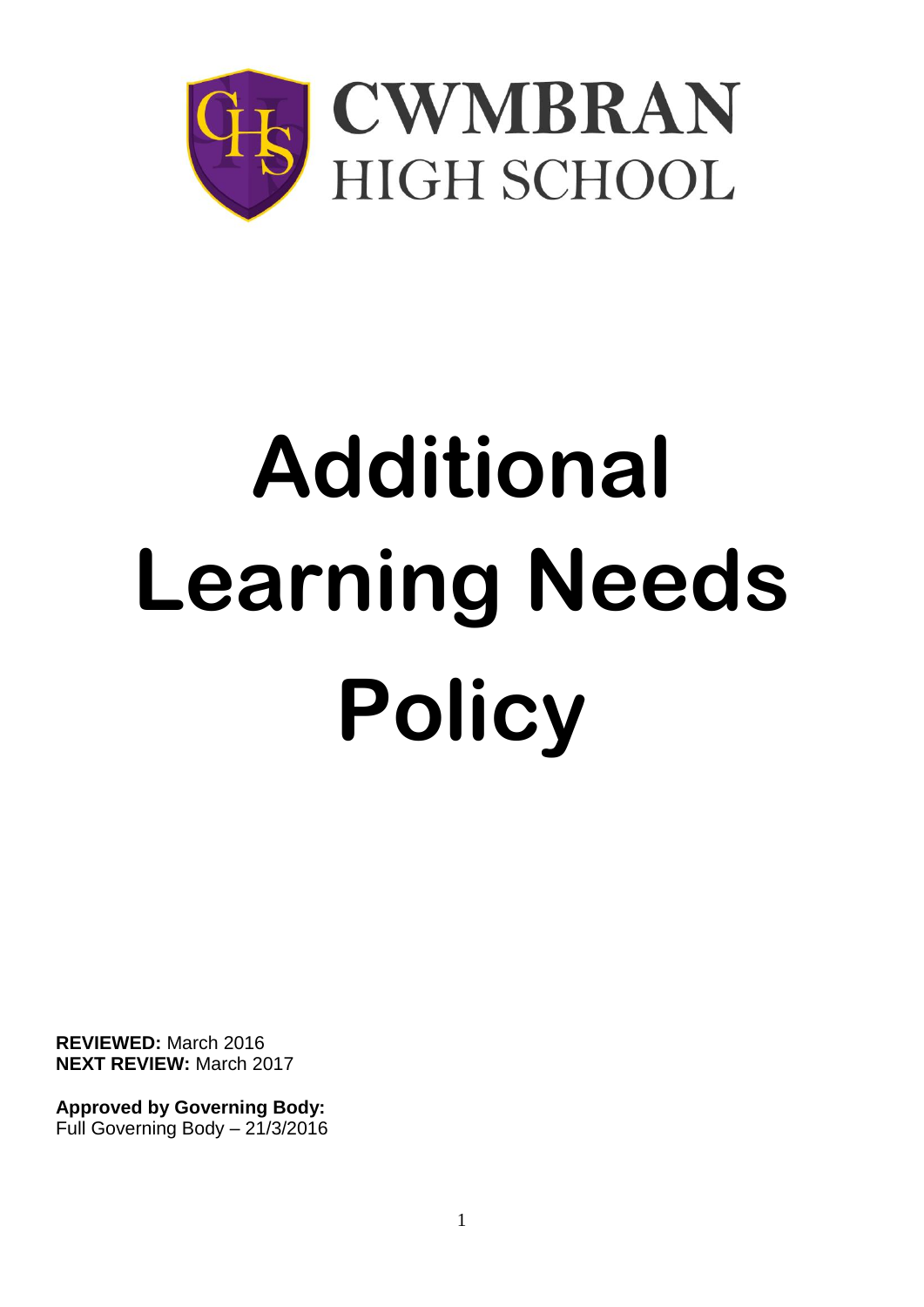# **Additional Learning Needs Policy**



#### **1. Additional Educational Needs**

The School's Additional Educational Needs, (ALN), Policy takes regard of the revised Special Educational Needs Code of Practice, (WAG, 2002), which was first introduced as a result of 1993 Education Act. Furthermore, this policy recognises and responds to the Inclusion and Pupil Support Guidance circular, (WAG, 2006). The guidance endeavours to raise awareness of the range of pupils who are at risk of experiencing various forms of exclusion, thereby widening the remit of the inclusion agenda from solely considering the needs of pupils with special educational needs. This Policy may be subject to change following the outcomes of the Torfaen LEA Review of Additional Needs.

This policy recognises and adopts the Special Educational Needs Code of Practice's recommendation of a 'graduated response' to a young person's need. This includes the following stages:

- School action the school has identified area/s of concern and along with the parent/carer and child, appropriate support is put in place.
- School action plus the school seeks additional advice/and or support from external agencies with the permission of the parent/carer.
- Request for statutory assessment in the minority of cases, where the needs of a child is not met in the previous stage, the school and parents may request a statutory assessment of needs to take place which may lead to a Statement of Needs being issued.

In addition to this, and in light of the Pupil Support Guidance, (WAG, 2006), this policy has devised a fourth category, 'cause for concern', which aims to highlight the needs of other groups such as those young people for whom English is an Additional Language,

This policy recognises that the majority of young peoples' needs are able to be met by their individual subject teachers through differentiation, allocation of suitable resources, use of a variety of teaching approaches which recognises and supports a variety of learning styles.

#### **2. Aims and Objectives of the Policy**

The aims and objectives of Cwmbran High School's Additional Education Policy are as follows:

- 1. To ensure that the profile of additional educational needs is recognised as a whole school issue. This involves governors, senior members of staff, teachers and support staff to understand their role and responsibilities and proactively work together to develop a fully inclusive learning environment for all learners.
- 2. To assess the needs of young people and to provide additional appropriate support and/or resources to meet their needs.
- 3. To ensure that the voice of the young person and their parents/carers are heard and listened to at all stages of provision.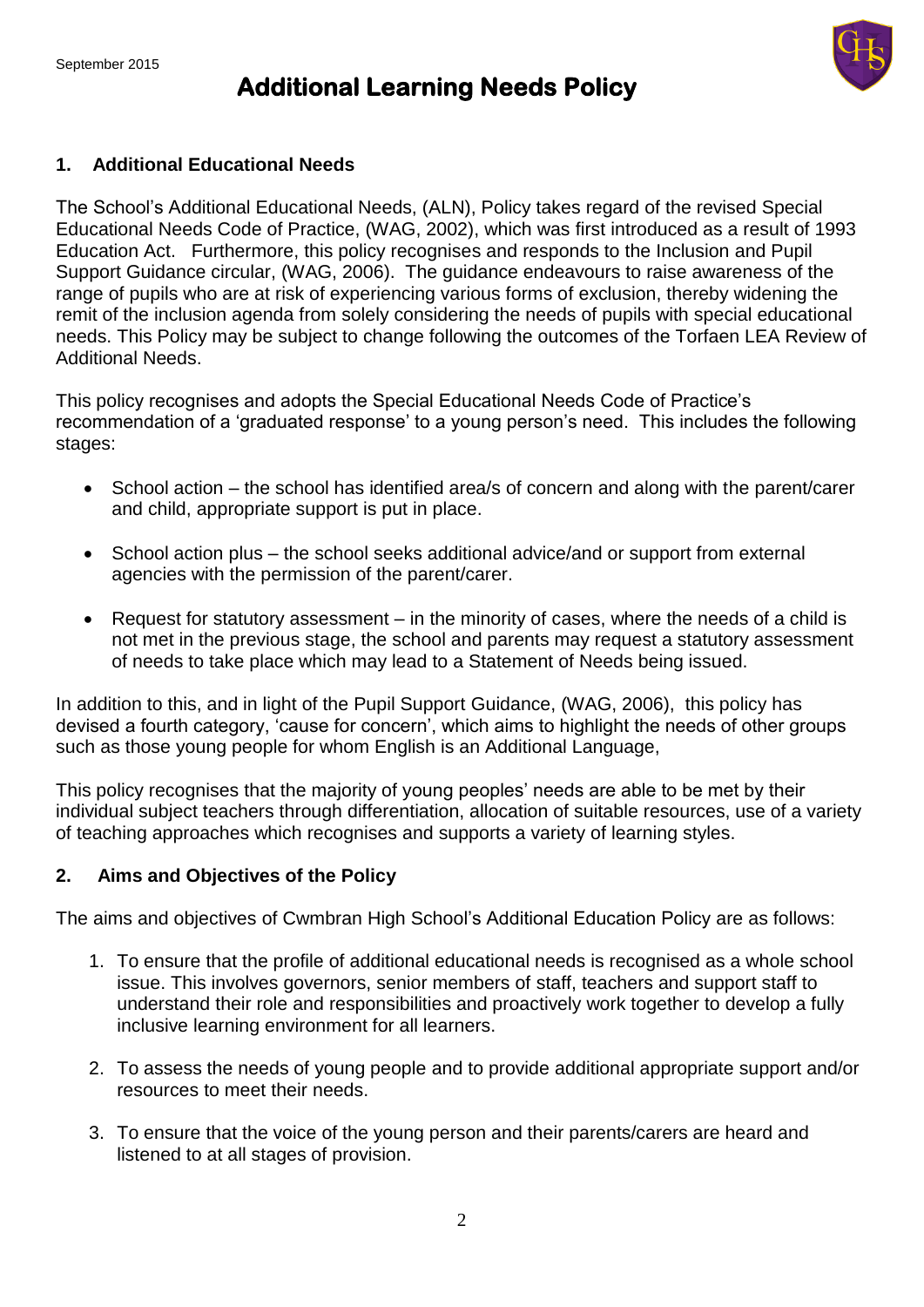- 4. To support the young person to function to the best of his/her ability in an integrated mainstream situation which allows access to a broad, balanced and relevant curriculum.
- 5. To ensure all staff are appropriately supported and are trained to meet the variety of needs of learners.
- 6. To provide young people with the skills, knowledge and concepts which will enable them to function as adequate responsible members of the community and to lead full, safe and satisfying lives.

# **3. Implementation of Policy**

# **3.1 Role and Responsibility of Subject Teachers**

In line with the recommendations of the Special Educational Needs Code of Practice, the policy recognises that, ''all teachers are teachers of pupils with special educational needs', (WAG, 2002 6:6:2), and therefore teaching pupils with special educational needs is a whole school responsibility and lessons planned accordingly to meet the needs of all learners.

# **3.2 Role and Responsibility of the ALENCo**

The school ALENCo, along with Heads of Year, Heads of Department and the Learning Support Team, aims to ensure that the needs of all pupils with special educational needs/additional educational needs are identified and met. The school ALENCo is responsible for the day to day operation of the policy which includes:

- liaising with, and advising fellow teachers;
- co-ordinating provision for children with special educational needs;
- maintaining the School's ALN Register and overseeing the records of all pupils with special needs;
- liaising with parents of children with special educational needs;
- contributing to the in-service training of staff;
- liaising with external agencies including the educational psychology service and other support agencies, medical and social services and voluntary bodies.
- Liaising with LEA in relation to emergency contingency funding for individual pupils.

Pupils with Additional Learning Needs are admitted to the school in the same way as other pupils. The ALENCo and Head of Year 7, liaise with Primary Schools throughout the year to ensure all relevant information on Year 6 pupils is obtained, as well as attending relevant annual reviews and/or planning meetings as deemed necessary. Information on mid-joiners is obtained by relevant pastoral colleagues and shared with the ALENCo when required. Full use is made of any in

formation supplied by the previous school.

# **4. Identification, Assessment, and Provision for Pupils with ALN**

# **4.1 Identification of Additional Educational Needs**

As previously mentioned, this policy recognises that a variety of groups may require additional support. Such groups include: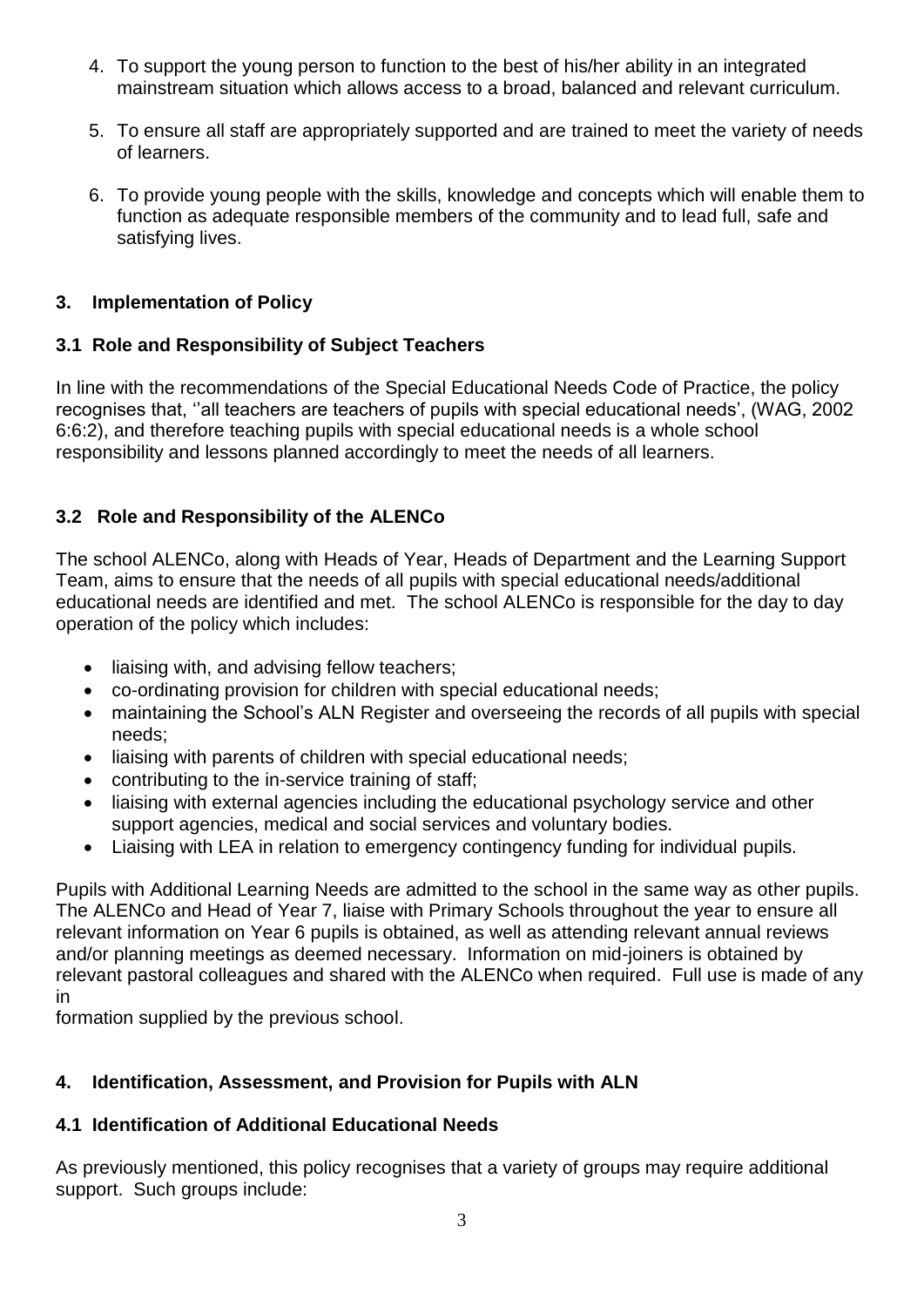- **•** learners with Additional Learning Needs
- minority ethnic pupils including those learningEnglish as an additional language (EAL)
- those who are looked-after by the local authority, (LAC)
- young offenders
- young carers
- lesbian, gay, bisexual and transgender pupils
- school refusers and school phobic
- children of families in difficult circumstances
- asylum seeking refugee children

This policy also recognises that pupils may have more than one additional learning need and that the above list is not intended to be exhaustive.

Once a young person has been identified as requiring support, the child/young person is placed on the Additional Learning Needs Register and an appropriate individual learning plan is drawn up either with the permission of the parent/carer being informed as the law requires. This may take the form of an individual learning/behaviour plan, personal education plan or a pastoral education plan depending on the needs of the child. All relevant staff have access to the individual education/behavioural plans of the pupils they teach via access to the staffs shared intranet and paper copies are available. Learning Support Assistants will act as IEP Mentors and be responsible for monitoring and reviewing groups of learners.

# **4.2 Identifying Special Educational Needs**

This policy recognises and adopts the definition of the Special Educational Needs as outlined in the SEN Code of Practice, (WAG, 2002, 1;1;3), which state ' Children have special educational needs if they have a learning difficulty which calls for special educational provision to be made for them'. For the purposes of this policy, the definition of a learning difficulty is defined as:

- having a significantly greater difficulty in learning than the majority of children of the same age; or
- having a disability which prevents or hinders them from making use of educational facilities of a kind generally provided for children of the same age in schools within the area of the local educational authority.

This policy adopts the four broad categories of learning difficulties highlighted in the SEN Code of Practice, (WAG, 2002), which includes:

- Cognitive
- Behavioural
- Communication
- Physical

# **4.3 Identifying Looked after by the Authority Learners**

On receipt of information from the Local Education Authority regarding a young person becoming/continuing to be 'looked after', a personal education plan, (PEP), is developed. Within the PEP, details such as the legal status, who has parental responsibility, young person's views etc., are recorded along with any necessary additional support required.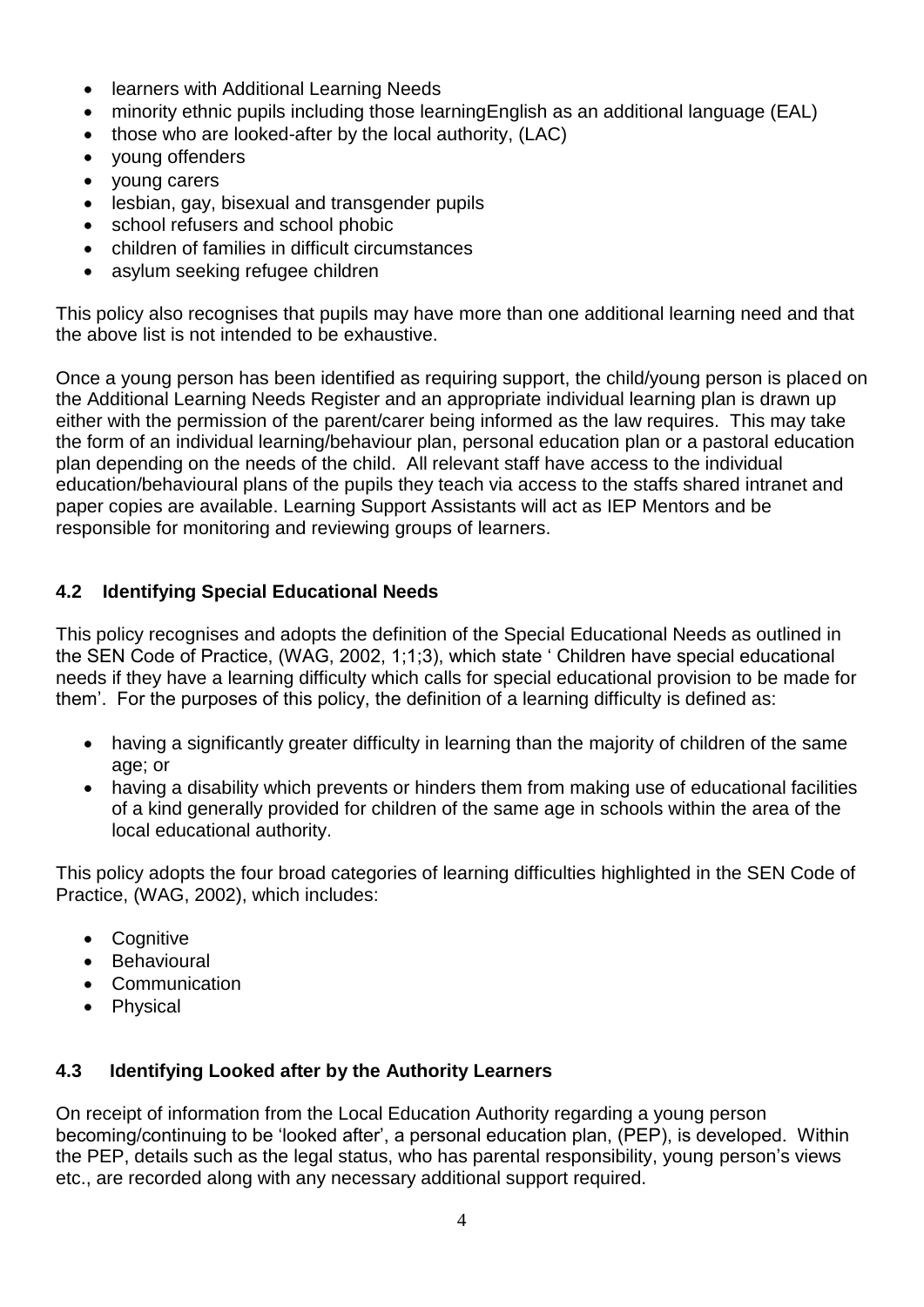### **5. Assessment**

When assessing if a learner would benefit from or would continue to benefit from being placed on the ALN register, staff consider if s/he requires 'additional to and/or different from support which is over and above the existing differentiated curriculum' (WAG, 2002). Full use is made of the normal assessment procedures carried out at Cwmbran High School including Year 7 cognitive abilities testing, (CATs), NFER reading tests, spelling tests and subject specific testing. External agencies may also be asked to carry out specific assessments in order to identify learners' needs. These agencies include: Educational Psychology, Hearing Impairment, Visual Impairment and Speech and Language Services.

In line with the recommendations of the SEN Code of Practice, each pupil's education/behavioural plan is reviewed at least once a year by relevant staff and copies are sent to parents for their input. For those pupils with a Statement of Special Needs an annual review is held, and the necessary external agencies are invited to attend as well as parents/carers and the child/young person. Parents/carers are welcome to bring additional support such as a family member or advocate to the meeting. Decisions resulting from the review are communicated to the necessary staff via the schools intranet.

Parents/Carers of any child with additional educational needs are encouraged to contact the school at any time, either by email, phone or in person to discuss their child/young persons progress.

The school's ALN policy is evaluated on a regular basis through meetings of the ALN Team and in consultation with the link governor for ALN. This is comprised of the ALENCo, ASD Base Manager, IRU Manager , Hearing Impaired Manager and the Schools Additional Support Base Managers and their Assistants. The ALENCo also meets regularly with Heads of Year and the link governor for ALN to share information and discuss progress.

#### **6. Literacy/Numeracy Support**

The school ALENCo also oversees literacy/numeracy support provision for pupils with ALN. The organisation of this support is carried out by the ALN Programmes Manager of the Schools Additional Support Base.

Support may take the form of additional in-class adult support, small group or one to one withdrawal. Pupils whose names are on the ALN register for literacy and or numeracy difficulties are monitored by class teachers and referrals for additional support to the ALENCo are made as appropriate. Careful consideration of when to withdraw pupils is made to ensure pupils continue to receive access to a broad and balanced curriculum, which may result in withdrawing pupils from registration and a rolling programme of intervention .

#### **7. Speech and Language Support Base**

Cwmbran High School has a Speech and Language Base. This is funded by four Local Authorities who each assign pupils to it. Pupils with a diagnosis of ASD are eligible for consideration for places subject to discussion / negotiation with the ALENCo and Base Manager.